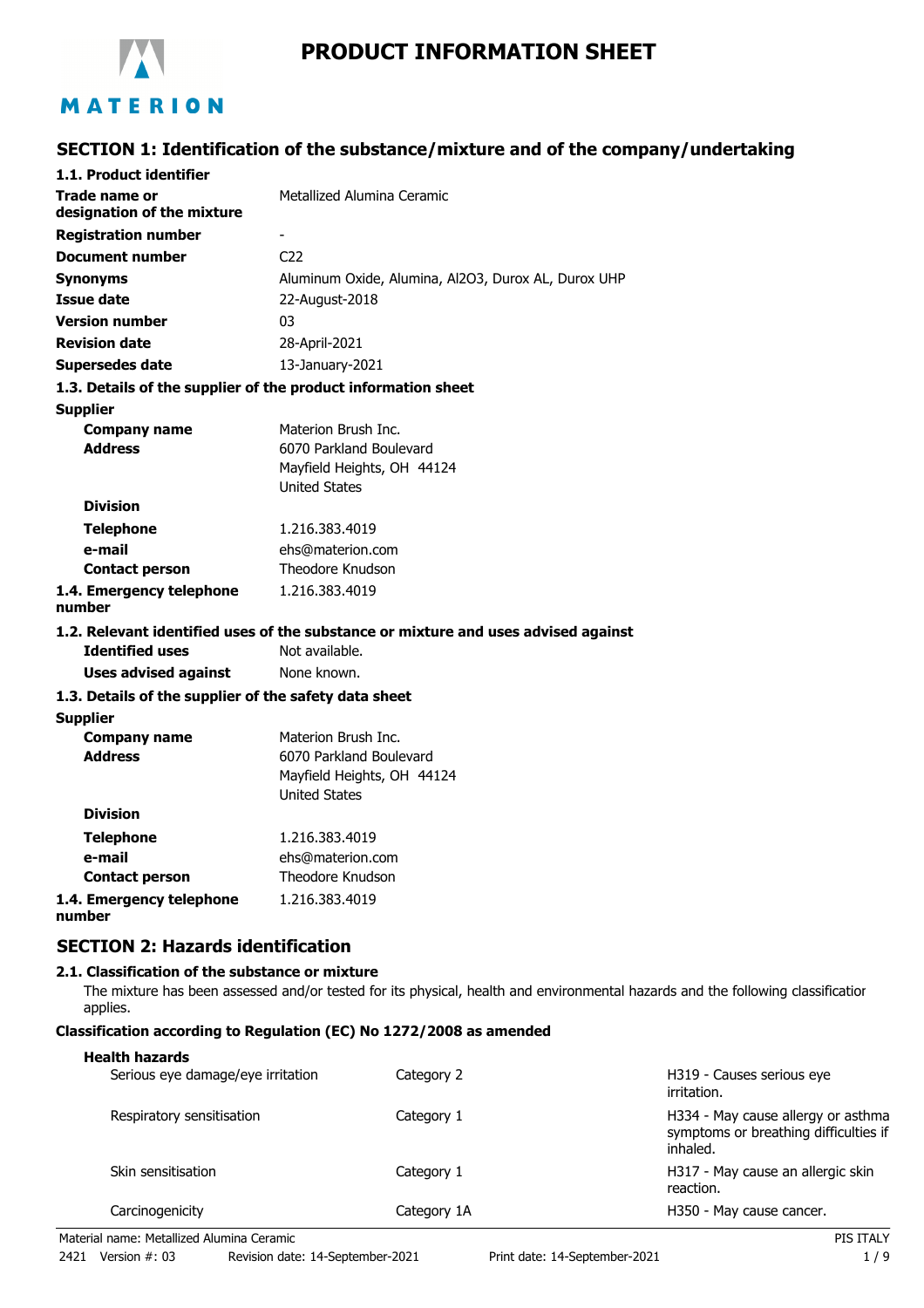|             | Reproductive toxicity                                                                              |                                                                                          | Category 2                                                                                                                                                                                                                                                                                                                                                                           | H361 - Suspected of damaging<br>fertility or the unborn child.                  |  |
|-------------|----------------------------------------------------------------------------------------------------|------------------------------------------------------------------------------------------|--------------------------------------------------------------------------------------------------------------------------------------------------------------------------------------------------------------------------------------------------------------------------------------------------------------------------------------------------------------------------------------|---------------------------------------------------------------------------------|--|
|             | Specific target organ toxicity - single exposureCategory 3 respiratory tract irritation            |                                                                                          |                                                                                                                                                                                                                                                                                                                                                                                      | H335 - May cause respiratory<br>irritation.                                     |  |
|             | Specific target organ toxicity - repeated<br>exposure                                              |                                                                                          | Category 2 (Respiratory system)                                                                                                                                                                                                                                                                                                                                                      | H373 - May cause damage to<br>organs through prolonged or<br>repeated exposure. |  |
|             | <b>Hazard summary</b><br>effects.                                                                  |                                                                                          | May cause damage to organs through prolonged or repeated exposure. May cause cancer. May<br>cause an allergic skin reaction. Possible reproductive hazard. Prolonged exposure may cause<br>chronic effects. Occupational exposure to the substance or mixture may cause adverse health                                                                                               |                                                                                 |  |
|             | 2.2. Label elements                                                                                |                                                                                          |                                                                                                                                                                                                                                                                                                                                                                                      |                                                                                 |  |
|             | Label according to Regulation (EC) No. 1272/2008 as amended                                        |                                                                                          |                                                                                                                                                                                                                                                                                                                                                                                      |                                                                                 |  |
|             | <b>Contains:</b>                                                                                   | Titanium, Tungsten                                                                       | Aluminium oxide, Gold, Molybdenum, NICKEL POWDER; [PARTICLE DIAMETER < 1MM], Silica,                                                                                                                                                                                                                                                                                                 |                                                                                 |  |
|             | <b>Hazard pictograms</b>                                                                           |                                                                                          |                                                                                                                                                                                                                                                                                                                                                                                      |                                                                                 |  |
|             | <b>Signal word</b>                                                                                 | Danger                                                                                   |                                                                                                                                                                                                                                                                                                                                                                                      |                                                                                 |  |
|             | <b>Hazard statements</b>                                                                           |                                                                                          |                                                                                                                                                                                                                                                                                                                                                                                      |                                                                                 |  |
|             | H317<br>H319<br>H334<br>H335<br>H350<br>H361<br>H373                                               | Causes serious eye irritation.<br>May cause respiratory irritation.<br>May cause cancer. | May cause an allergic skin reaction.<br>May cause allergy or asthma symptoms or breathing difficulties if inhaled.<br>Suspected of damaging fertility or the unborn child.<br>May cause damage to organs through prolonged or repeated exposure.                                                                                                                                     |                                                                                 |  |
|             | <b>Precautionary statements</b>                                                                    |                                                                                          |                                                                                                                                                                                                                                                                                                                                                                                      |                                                                                 |  |
|             | <b>Prevention</b>                                                                                  |                                                                                          |                                                                                                                                                                                                                                                                                                                                                                                      |                                                                                 |  |
|             | P201<br>P202<br>P260<br>P272<br>P280<br>P284                                                       | Wear respiratory protection.                                                             | Obtain special instructions before use.<br>Do not handle until all safety precautions have been read and understood.<br>Do not breathe dust/fume/gas/mist/vapours/spray.<br>Contaminated work clothing should not be allowed out of the workplace.<br>Wear protective gloves/protective clothing/eye protection/face protection.                                                     |                                                                                 |  |
|             | <b>Response</b>                                                                                    |                                                                                          |                                                                                                                                                                                                                                                                                                                                                                                      |                                                                                 |  |
|             | $P302 + P352$<br>$P304 + P340$<br>$P308 + P313$<br>$P333 + P313$<br>$P342 + P311$<br>$P362 + P364$ |                                                                                          | IF ON SKIN: Wash with plenty of water.<br>IF INHALED: Remove person to fresh air and keep comfortable for breathing.<br>IF exposed or concerned: Get medical advice/attention.<br>If skin irritation or rash occurs: Get medical advice/attention.<br>If experiencing respiratory symptoms: Call a poison centre/doctor.<br>Take off contaminated clothing and wash it before reuse. |                                                                                 |  |
|             | <b>Storage</b>                                                                                     |                                                                                          |                                                                                                                                                                                                                                                                                                                                                                                      |                                                                                 |  |
|             | P405                                                                                               | Store locked up.                                                                         |                                                                                                                                                                                                                                                                                                                                                                                      |                                                                                 |  |
|             | <b>Disposal</b>                                                                                    |                                                                                          |                                                                                                                                                                                                                                                                                                                                                                                      |                                                                                 |  |
|             | P501                                                                                               |                                                                                          | Dispose of contents/container in accordance with local/regional/national/international regulations.                                                                                                                                                                                                                                                                                  |                                                                                 |  |
| information | <b>Supplemental label</b>                                                                          |                                                                                          | For further information, please contact the Product Stewardship Department at +1.216.383.4019.                                                                                                                                                                                                                                                                                       |                                                                                 |  |
|             | 2.3. Other hazards                                                                                 | Not a PBT or vPvB substance or mixture.                                                  |                                                                                                                                                                                                                                                                                                                                                                                      |                                                                                 |  |
|             | <b>SECTION 3: Composition/information on ingredients</b>                                           |                                                                                          |                                                                                                                                                                                                                                                                                                                                                                                      |                                                                                 |  |

### **3.2. Mixtures**

| <b>General information</b><br><b>Chemical name</b> | $\frac{0}{0}$ | No.                    | CAS-No. / EC REACH Registration No. Index No. |   | <b>Notes</b> |
|----------------------------------------------------|---------------|------------------------|-----------------------------------------------|---|--------------|
| Aluminium oxide                                    | $80 - 95$     | 1344-28-1<br>215-691-6 | $\overline{\phantom{0}}$                      | - |              |

**Classification:** -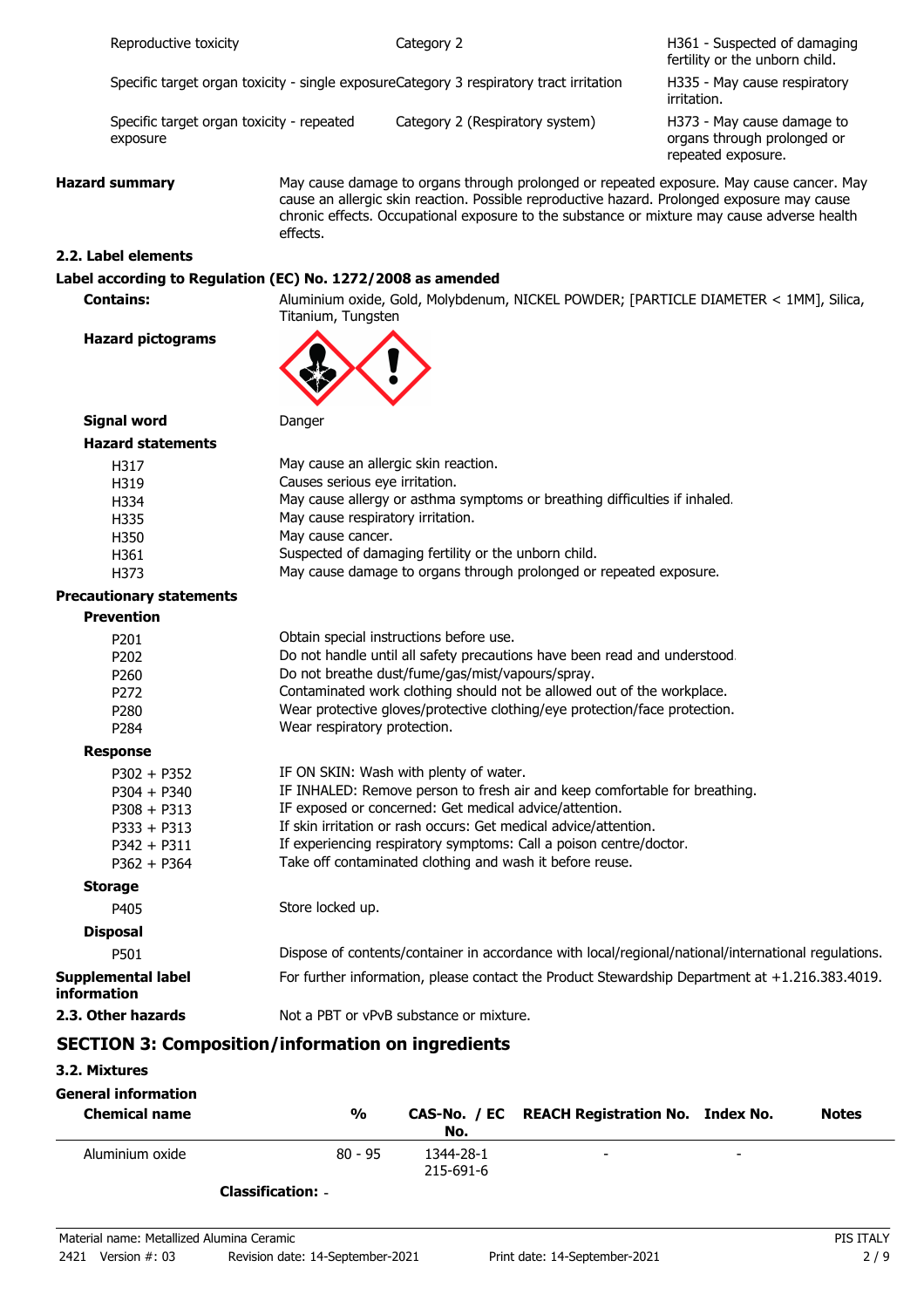| <b>Chemical name</b>                        |                               | $\frac{1}{2}$ | No.                     | CAS-No. / EC REACH Registration No. Index No.                                       | <b>Notes</b> |
|---------------------------------------------|-------------------------------|---------------|-------------------------|-------------------------------------------------------------------------------------|--------------|
| Molybdenum                                  |                               | $0 - 10$      | 7439-98-7<br>231-107-2  |                                                                                     |              |
|                                             | <b>Classification: -</b>      |               |                         |                                                                                     |              |
| NICKEL POWDER; [PARTICLE<br>DIAMETER < 1MM] |                               | $0 - 10$      | 7440-02-0<br>231-111-4  | 01-2119438727-29-0049 028-002-00-7                                                  |              |
|                                             |                               |               |                         | Classification: Skin Sens. 1; H317, STOT SE 3; H335, Carc. 2; H351, STOT RE 2; H373 | 7, S         |
| Silica                                      |                               | $0 - 4$       | 14808-60-7<br>238-878-4 |                                                                                     | #            |
|                                             | Classification: Carc. 1A;H350 |               |                         |                                                                                     |              |
| Manganese                                   |                               | $0 - 2$       | 7439-96-5<br>231-105-1  |                                                                                     | #            |
|                                             | <b>Classification: -</b>      |               |                         |                                                                                     |              |
| Titanium                                    |                               | $0 - 2$       | 7440-32-6<br>231-142-3  |                                                                                     |              |
|                                             | <b>Classification: -</b>      |               |                         |                                                                                     |              |
| Tungsten                                    |                               | $0 - 2$       | 7440-33-7<br>231-143-9  |                                                                                     |              |
|                                             | <b>Classification: -</b>      |               |                         |                                                                                     |              |
| Gold                                        |                               | $0 - 1$       | 7440-57-5<br>231-165-9  |                                                                                     |              |
|                                             | <b>Classification: -</b>      |               |                         |                                                                                     |              |

# **List of abbreviations and symbols that may be used above**

#: This substance has been assigned Union workplace exposure limit(s).

### **SECTION 4: First aid measures**

| <b>General information</b>                                                               | If exposed or concerned: get medical attention/advice. IF exposed or concerned: Get medical<br>advice/attention. If you feel unwell, seek medical advice (show the label where possible). Ensure<br>that medical personnel are aware of the material(s) involved, and take precautions to protect<br>themselves. Wash contaminated clothing before reuse. |
|------------------------------------------------------------------------------------------|-----------------------------------------------------------------------------------------------------------------------------------------------------------------------------------------------------------------------------------------------------------------------------------------------------------------------------------------------------------|
| 4.1. Description of first aid measures                                                   |                                                                                                                                                                                                                                                                                                                                                           |
| <b>Inhalation</b>                                                                        | Move to fresh air. Call a physician if symptoms develop or persist.                                                                                                                                                                                                                                                                                       |
| <b>Skin contact</b>                                                                      | Remove contaminated clothing immediately and wash skin with soap and water. In case of eczema<br>or other skin disorders: Seek medical attention and take along these instructions.                                                                                                                                                                       |
| Eye contact                                                                              | Rinse with water. Get medical attention if irritation develops and persists.                                                                                                                                                                                                                                                                              |
| <b>Ingestion</b>                                                                         | Rinse mouth. Get medical attention if symptoms occur.                                                                                                                                                                                                                                                                                                     |
| 4.2. Most important<br>symptoms and effects, both<br>acute and delayed                   | May cause an allergic skin reaction. Dermatitis. Rash. Prolonged exposure may cause chronic<br>effects.                                                                                                                                                                                                                                                   |
| 4.3. Indication of any<br>immediate medical attention<br>and special treatment<br>needed | Provide general supportive measures and treat symptomatically. Keep victim under observation.<br>Symptoms may be delayed.                                                                                                                                                                                                                                 |
| <b>SECTION 5: Firefighting measures</b>                                                  |                                                                                                                                                                                                                                                                                                                                                           |
| <b>General fire hazards</b>                                                              | No unusual fire or explosion hazards noted.                                                                                                                                                                                                                                                                                                               |
| 5.1. Extinguishing media<br><b>Suitable extinguishing</b><br>media                       | Water fog. Foam. Dry chemical powder. Dry sand. Carbon dioxide (CO2).                                                                                                                                                                                                                                                                                     |
| Unsuitable extinguishing<br>media                                                        | Do not use water jet as an extinguisher, as this will spread the fire. Carbon dioxide (CO2).                                                                                                                                                                                                                                                              |
| 5.2. Special hazards arising<br>from the substance or<br>mixture                         | During fire, gases hazardous to health may be formed.                                                                                                                                                                                                                                                                                                     |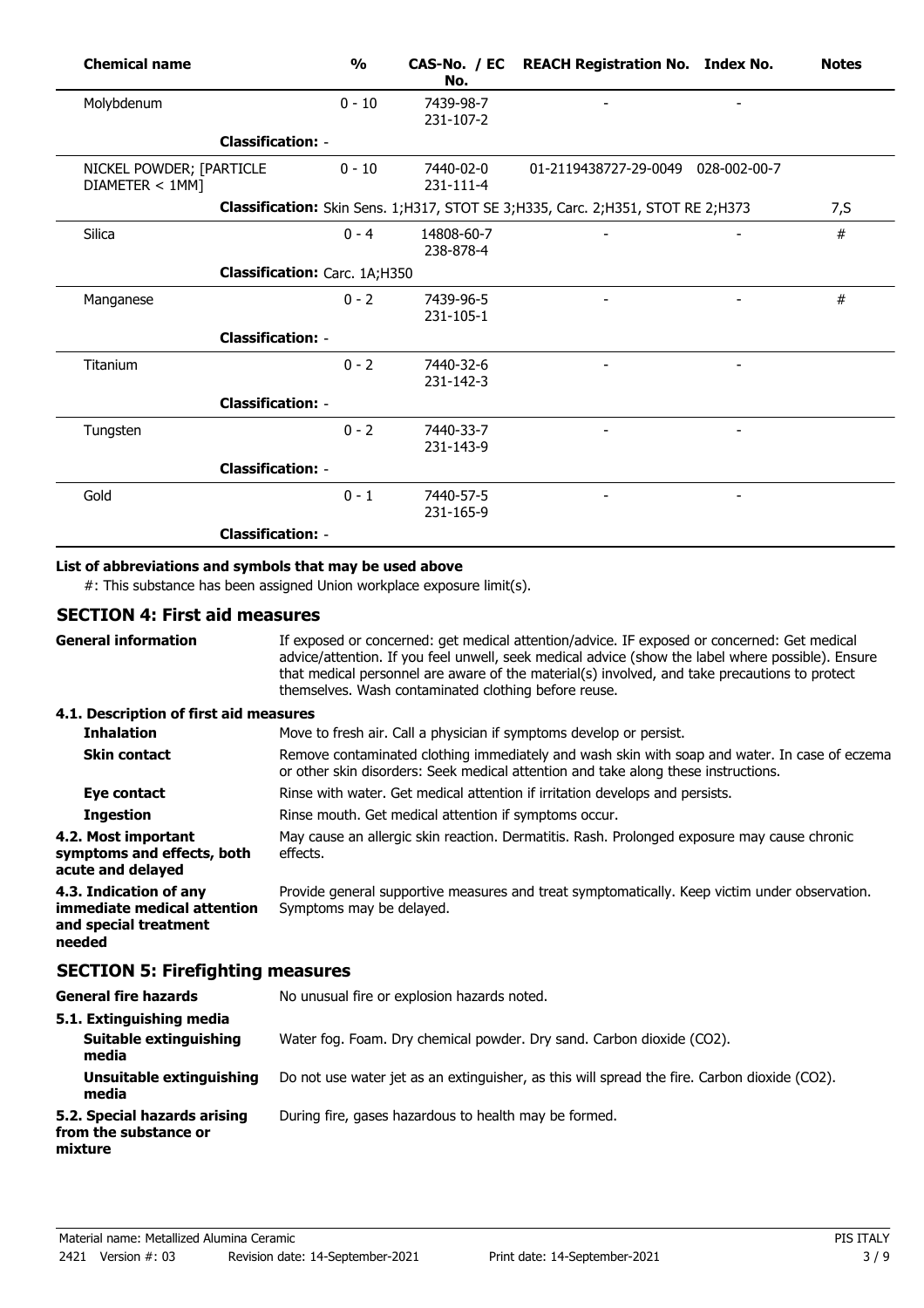| 5.3. Advice for firefighters<br><b>Special protective</b><br>equipment for<br>firefighters | Self-contained breathing apparatus and full protective clothing must be worn in case of fire. |
|--------------------------------------------------------------------------------------------|-----------------------------------------------------------------------------------------------|
| <b>Special firefighting</b><br>procedures                                                  | Move containers from fire area if you can do so without risk.                                 |
| <b>Specific methods</b>                                                                    | Use standard firefighting procedures and consider the hazards of other involved materials.    |

# **SECTION 6: Accidental release measures**

#### **6.1. Personal precautions, protective equipment and emergency procedures**

| For non-emergency<br>personnel                               | Keep unnecessary personnel away. Keep people away from and upwind of spill/leak. Do not touch<br>damaged containers or spilled material unless wearing appropriate protective clothing. Ensure<br>adequate ventilation. Local authorities should be advised if significant spillages cannot be<br>contained. |
|--------------------------------------------------------------|--------------------------------------------------------------------------------------------------------------------------------------------------------------------------------------------------------------------------------------------------------------------------------------------------------------|
| For emergency<br>responders                                  | Keep unnecessary personnel away.                                                                                                                                                                                                                                                                             |
| 6.2. Environmental<br>precautions                            | Avoid discharge into drains, water courses or onto the ground.                                                                                                                                                                                                                                               |
| 6.3. Methods and material for<br>containment and cleaning up | Put material in suitable, covered, labeled containers.                                                                                                                                                                                                                                                       |
| 6.4. Reference to other<br>sections                          | Not available.                                                                                                                                                                                                                                                                                               |

## **SECTION 7: Handling and storage**

| 7.1. Precautions for safe<br>handling                                          | Obtain special instructions before use. Do not handle until all safety precautions have been read<br>and understood. Keep formation of airborne dusts to a minimum. Do not breathe dust. Avoid<br>contact with eyes, skin, and clothing. Avoid prolonged exposure. Pregnant or breastfeeding women<br>must not handle this product. Should be handled in closed systems, if possible. Provide adequate<br>ventilation. Wear appropriate personal protective equipment. Observe good industrial hygiene<br>practices. |
|--------------------------------------------------------------------------------|----------------------------------------------------------------------------------------------------------------------------------------------------------------------------------------------------------------------------------------------------------------------------------------------------------------------------------------------------------------------------------------------------------------------------------------------------------------------------------------------------------------------|
| 7.2. Conditions for safe<br>storage, including any<br><i>incompatibilities</i> | Store locked up. Store in original tightly closed container.                                                                                                                                                                                                                                                                                                                                                                                                                                                         |
| 7.3. Specific end use(s)                                                       | Not available.                                                                                                                                                                                                                                                                                                                                                                                                                                                                                                       |

# **SECTION 8: Exposure controls/personal protection**

# **8.1. Control parameters**

### **Occupational exposure limits**

|  | <b>Italy. Occupational Exposure Limits</b> |  |  |
|--|--------------------------------------------|--|--|
|--|--------------------------------------------|--|--|

| <b>Components</b>                                              | <b>Type</b> | <b>Value</b>           | <b>Form</b>          |
|----------------------------------------------------------------|-------------|------------------------|----------------------|
| Aluminium oxide (CAS<br>1344-28-1)                             | <b>TWA</b>  | 1 mg/m3                | Respirable fraction. |
| Manganese (CAS<br>7439-96-5)                                   | <b>TWA</b>  | $0.1 \,\mathrm{mq/m}$  | Inhalable fraction.  |
|                                                                |             | $0,02 \text{ mg/m}$    | Respirable fraction. |
| Molybdenum (CAS<br>7439-98-7)                                  | <b>TWA</b>  | $3 \text{ mg/m}$       | Respirable fraction. |
|                                                                |             | $10 \text{ mg/m}$      | Inhalable fraction.  |
| NICKEL POWDER;<br>[PARTICLE DIAMETER <<br>1MM] (CAS 7440-02-0) | <b>TWA</b>  | $1,5$ mg/m $3$         | Inhalable fraction.  |
| Silica (CAS 14808-60-7)                                        | <b>TWA</b>  | $0,025 \text{ mg/m}$ 3 | Respirable fraction. |
| Tungsten (CAS 7440-33-7)                                       | <b>TWA</b>  | $3$ mg/m $3$           | Respirable fraction. |

### **EU. Indicative Exposure Limit Values in Directives 91/322/EEC, 2000/39/EC, 2006/15/EC, 2009/161/EU, 2017/164/EU**

| <b>Components</b>            | Type | <b>Value</b>          | Form                 |
|------------------------------|------|-----------------------|----------------------|
| Manganese (CAS<br>7439-96-5) | TWA  | $0.2 \text{ mg/m}$ 3  | Inhalable fraction.  |
|                              |      | $0,05 \text{ mg/m}$ 3 | Respirable fraction. |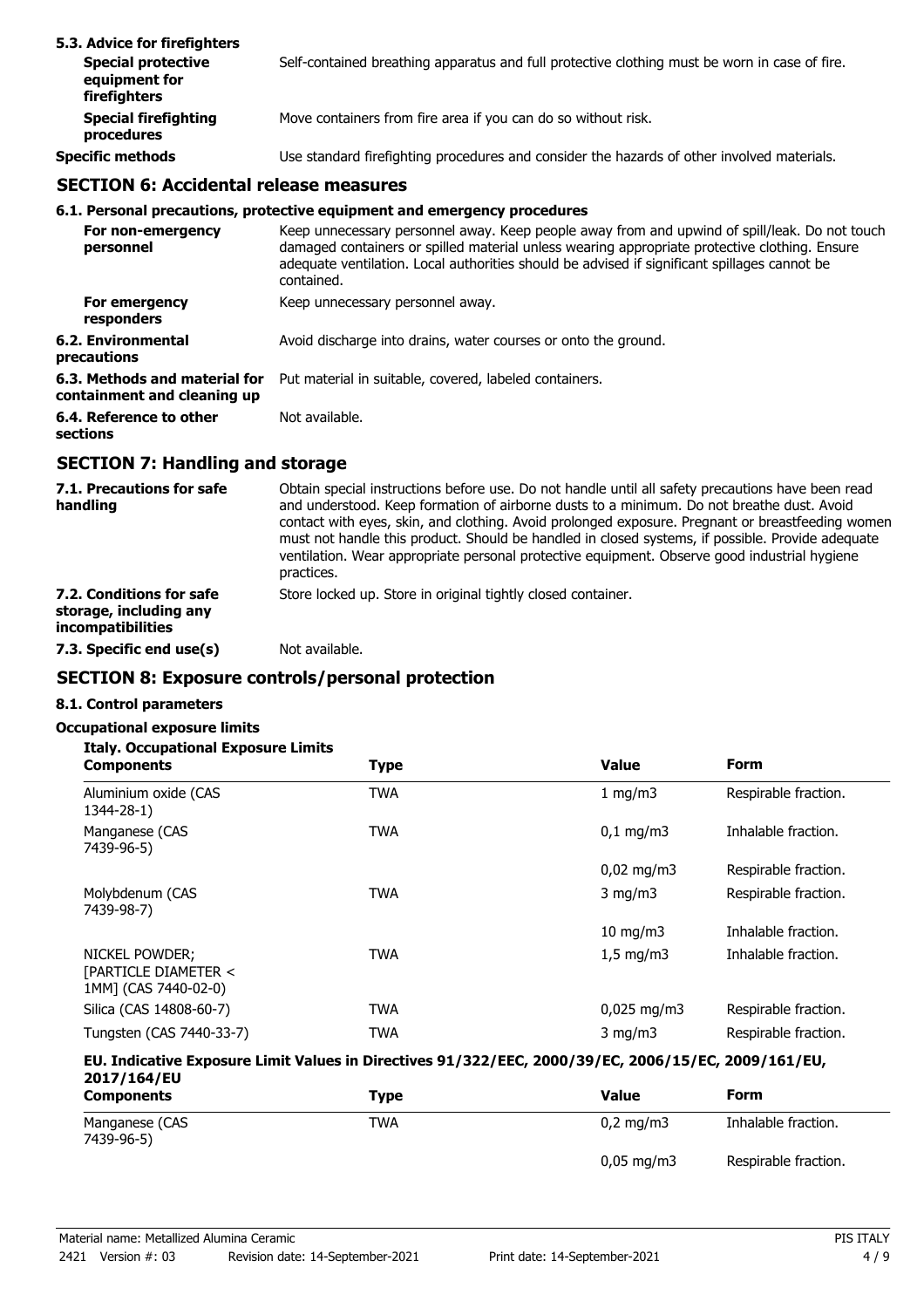| <b>Components</b>                                    | EU. OELs, Directive 2004/37/EC on carcinogen and mutagens from Annex III, Part A<br><b>Type</b>                                                                                                                                                                                                                                                                                                                                                                                                                                                                                                                                                                                                                                                                                                                                                                                                           | <b>Value</b> | Form                            |
|------------------------------------------------------|-----------------------------------------------------------------------------------------------------------------------------------------------------------------------------------------------------------------------------------------------------------------------------------------------------------------------------------------------------------------------------------------------------------------------------------------------------------------------------------------------------------------------------------------------------------------------------------------------------------------------------------------------------------------------------------------------------------------------------------------------------------------------------------------------------------------------------------------------------------------------------------------------------------|--------------|---------------------------------|
| Silica (CAS 14808-60-7)                              | <b>TWA</b>                                                                                                                                                                                                                                                                                                                                                                                                                                                                                                                                                                                                                                                                                                                                                                                                                                                                                                | $0,1$ mg/m3  | Respirable fraction and<br>dust |
| <b>Biological limit values</b>                       | No biological exposure limits noted for the ingredient(s).                                                                                                                                                                                                                                                                                                                                                                                                                                                                                                                                                                                                                                                                                                                                                                                                                                                |              |                                 |
| <b>Recommended monitoring</b><br>procedures          | VENTILATION: Good general ventilation (typically 10 air changes per hour) should be used.<br>Ventilation rates should be matched to conditions. If applicable, use process enclosures, local<br>exhaust ventilation, or other engineering controls to maintain airborne levels below recommended<br>exposure limits. If exposure limits have not been established, maintain airborne levels to an<br>acceptable level.                                                                                                                                                                                                                                                                                                                                                                                                                                                                                    |              |                                 |
|                                                      | Whenever possible, the use of local exhaust ventilation or other engineering controls is the<br>preferred method of controlling exposure to airborne particulate. Where utilized, exhaust inlets to<br>the ventilation system must be positioned as close as possible to the source of airborne generation.<br>Avoid disruption of the airflow in the area of a local exhaust inlet by equipment such as a<br>man-cooling fan. Check ventilation equipment regularly to ensure it is functioning properly. Provide<br>training on the use and operation of ventilation to all users. Use qualified professionals to design<br>and install ventilation systems.<br>Follow standard monitoring procedures.                                                                                                                                                                                                  |              |                                 |
| <b>Derived no effect levels</b><br>(DNELs)           | Not available.                                                                                                                                                                                                                                                                                                                                                                                                                                                                                                                                                                                                                                                                                                                                                                                                                                                                                            |              |                                 |
| <b>Predicted no effect</b><br>concentrations (PNECs) | Not available.                                                                                                                                                                                                                                                                                                                                                                                                                                                                                                                                                                                                                                                                                                                                                                                                                                                                                            |              |                                 |
| <b>Exposure guidelines</b>                           | Occupational exposure to nuisance dust (total and respirable) and respirable crystalline silica should<br>be monitored and controlled.                                                                                                                                                                                                                                                                                                                                                                                                                                                                                                                                                                                                                                                                                                                                                                    |              |                                 |
| 8.2. Exposure controls                               |                                                                                                                                                                                                                                                                                                                                                                                                                                                                                                                                                                                                                                                                                                                                                                                                                                                                                                           |              |                                 |
| <b>Appropriate engineering</b><br>controls           | Good general ventilation (typically 10 air changes per hour) should be used. Ventilation rates should<br>be matched to conditions. If applicable, use process enclosures, local exhaust ventilation, or other<br>engineering controls to maintain airborne levels below recommended exposure limits. If exposure<br>limits have not been established, maintain airborne levels to an acceptable level.                                                                                                                                                                                                                                                                                                                                                                                                                                                                                                    |              |                                 |
|                                                      | Individual protection measures, such as personal protective equipment                                                                                                                                                                                                                                                                                                                                                                                                                                                                                                                                                                                                                                                                                                                                                                                                                                     |              |                                 |
| <b>General information</b>                           | Use personal protective equipment as required. Personal protection equipment should be chosen<br>according to the CEN standards and in discussion with the supplier of the personal protective<br>equipment.                                                                                                                                                                                                                                                                                                                                                                                                                                                                                                                                                                                                                                                                                              |              |                                 |
| <b>Eye/face protection</b>                           | If contact is likely, safety glasses with side shields are recommended. Wear approved safety<br>glasses, goggles, face shield and/or welder's helmet when risk of eye injury is present, particularly<br>during operations that generate dust, mist or fume.                                                                                                                                                                                                                                                                                                                                                                                                                                                                                                                                                                                                                                              |              |                                 |
| <b>Skin protection</b>                               |                                                                                                                                                                                                                                                                                                                                                                                                                                                                                                                                                                                                                                                                                                                                                                                                                                                                                                           |              |                                 |
| - Hand protection                                    | Wear appropriate chemical resistant gloves. Wear gloves to prevent contact with particulate or<br>solutions. Wear gloves to prevent metal cuts and skin abrasions during handling.                                                                                                                                                                                                                                                                                                                                                                                                                                                                                                                                                                                                                                                                                                                        |              |                                 |
| - Other                                              | Wear appropriate chemical resistant clothing. Use of an impervious apron is recommended.<br>Protective overgarments or work clothing must be worn by persons who may become contaminated<br>with particulate during activities.                                                                                                                                                                                                                                                                                                                                                                                                                                                                                                                                                                                                                                                                           |              |                                 |
| <b>Respiratory protection</b>                        | Use a particulate filter respirator for particulate concentrations exceeding the Occupational<br>Exposure Limit. When airborne exposures exceed or have the potential to exceed the occupational<br>exposure limits, approved respirators must be used as specified by an Industrial Hygienist or other<br>qualified professional. Respirator users must be medically evaluated to determine if they are<br>physically capable of wearing a respirator. Quantitative and/or qualitative fit testing and respirator<br>training must be satisfactorily completed by all personnel prior to respirator use. Users of tight<br>fitting respirators must be clean shaven on those areas of the face where the respirator seal<br>contacts the face. Use pressure-demand airline respirators when performing jobs with high<br>potential exposures such as changing filters in a baghouse air cleaning device. |              |                                 |
| <b>Thermal hazards</b>                               | Not applicable.                                                                                                                                                                                                                                                                                                                                                                                                                                                                                                                                                                                                                                                                                                                                                                                                                                                                                           |              |                                 |
| <b>Hygiene measures</b>                              | Observe any medical surveillance requirements. Contaminated work clothing should not be allowed<br>out of the workplace.                                                                                                                                                                                                                                                                                                                                                                                                                                                                                                                                                                                                                                                                                                                                                                                  |              |                                 |
| <b>Environmental exposure</b><br>controls            | Environmental manager must be informed of all major releases.                                                                                                                                                                                                                                                                                                                                                                                                                                                                                                                                                                                                                                                                                                                                                                                                                                             |              |                                 |

# **SECTION 9: Physical and chemical properties**

# **9.1. Information on basic physical and chemical properties Appearance**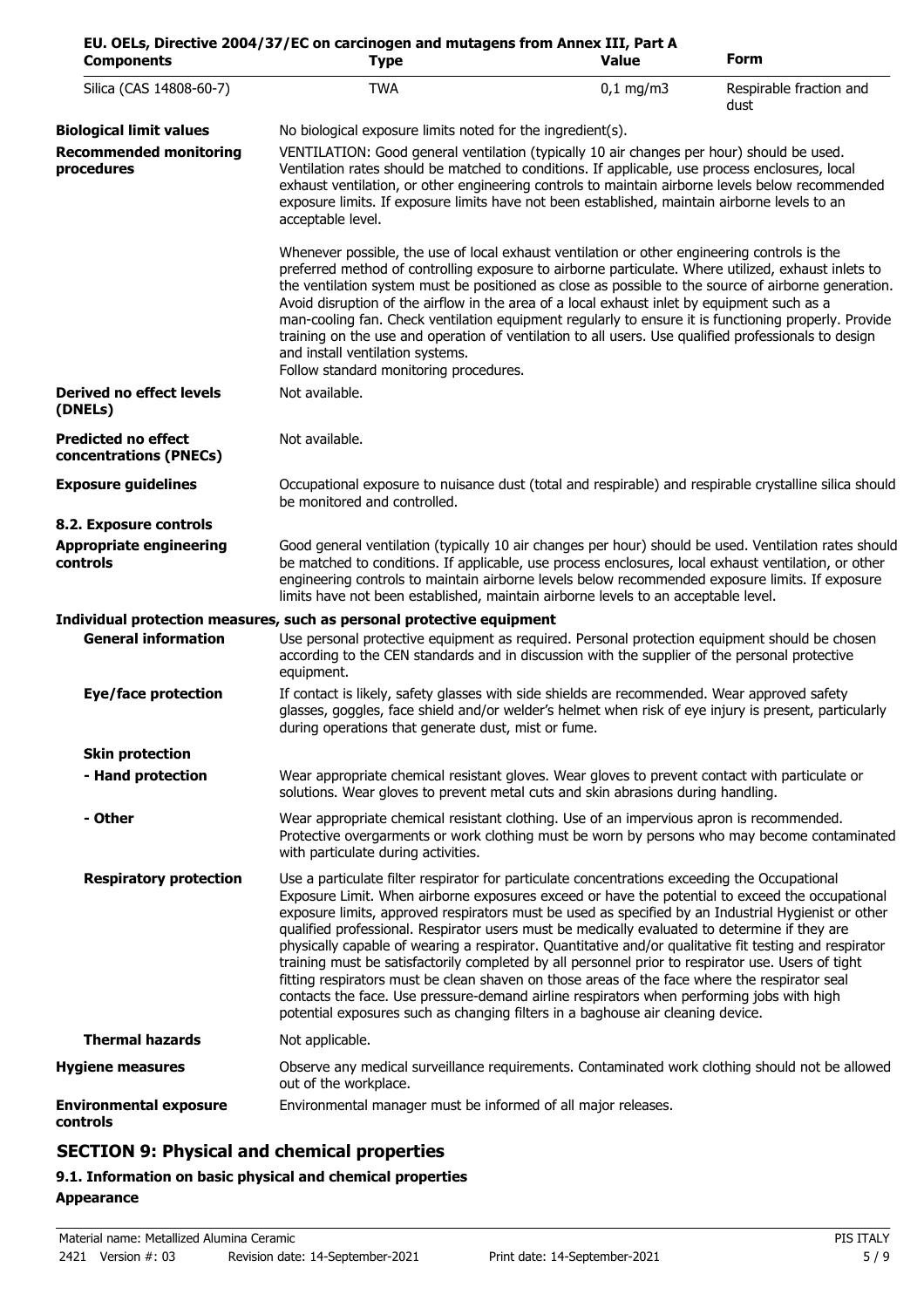| <b>Physical state</b>                                | Solid.                                        |
|------------------------------------------------------|-----------------------------------------------|
| <b>Form</b>                                          | Solid. Various shapes.                        |
| Colour                                               | White. Off-white. Grey. Gold.                 |
| <b>Odour</b>                                         | None.                                         |
| <b>Odour threshold</b>                               | Not applicable.                               |
| рH                                                   | Not applicable.                               |
| <b>Melting point/freezing point</b>                  | 2050 °C (3722 °F) estimated / Not applicable. |
| <b>Initial boiling point and</b><br>boiling range    | Not applicable.                               |
| <b>Flash point</b>                                   | Not applicable.                               |
| <b>Evaporation rate</b>                              | Not applicable.                               |
| <b>Flammability (solid, gas)</b>                     | Not applicable.                               |
| Upper/lower flammability or explosive limits         |                                               |
| <b>Flammability limit - lower</b><br>(%)             | Not applicable.                               |
| <b>Flammability limit - lower</b><br>(%) temperature | Not applicable.                               |
| <b>Flammability limit -</b><br>upper $(% )$          | Not applicable.                               |
| <b>Flammability limit -</b><br>upper (%) temperature | Not applicable.                               |
| <b>Vapour pressure</b>                               | Not applicable.                               |
| <b>Vapour density</b>                                | Not applicable.                               |
| <b>Relative density</b>                              | Not applicable.                               |
| Solubility(ies)                                      |                                               |
| Solubility (water)                                   | Insoluble.                                    |
| <b>Partition coefficient</b><br>(n-octanol/water)    | Not applicable.                               |
| <b>Auto-ignition temperature</b>                     | Not applicable.                               |
| <b>Decomposition temperature</b>                     | Not applicable.                               |
| <b>Viscosity</b>                                     | Not applicable.                               |
| <b>Explosive properties</b>                          | Not explosive.                                |
| <b>Oxidising properties</b>                          | Not oxidising.                                |
| 9.2. Other information                               |                                               |
| <b>Density</b>                                       | 3,95 $g/cm3$ estimated                        |
| <b>Flammability</b>                                  | Not applicable.                               |

# **SECTION 10: Stability and reactivity**

| 10.1. Reactivity                            | The product is stable and non-reactive under normal conditions of use, storage and transport |
|---------------------------------------------|----------------------------------------------------------------------------------------------|
| 10.2. Chemical stability                    | Material is stable under normal conditions.                                                  |
| 10.3. Possibility of hazardous<br>reactions | No dangerous reaction known under conditions of normal use.                                  |
| 10.4. Conditions to avoid                   | Contact with incompatible materials.                                                         |
| 10.5. Incompatible materials                | Strong acids. Strong oxidising agents.                                                       |
| 10.6. Hazardous<br>decomposition products   | No hazardous decomposition products are known.                                               |

# **SECTION 11: Toxicological information**

| General information                      | Occupational exposure to the substance or mixture may cause adverse effects.                                           |
|------------------------------------------|------------------------------------------------------------------------------------------------------------------------|
| Information on likely routes of exposure |                                                                                                                        |
| <b>Inhalation</b>                        | Prolonged inhalation may be harmful.                                                                                   |
| <b>Skin contact</b>                      | May cause an allergic skin reaction.                                                                                   |
| Eye contact                              | Direct contact with eyes may cause temporary irritation.                                                               |
| <b>Ingestion</b>                         | May cause discomfort if swallowed. However, ingestion is not likely to be a primary route of<br>occupational exposure. |
| Symptoms                                 | May cause an allergic skin reaction. Dermatitis. Rash.                                                                 |
|                                          |                                                                                                                        |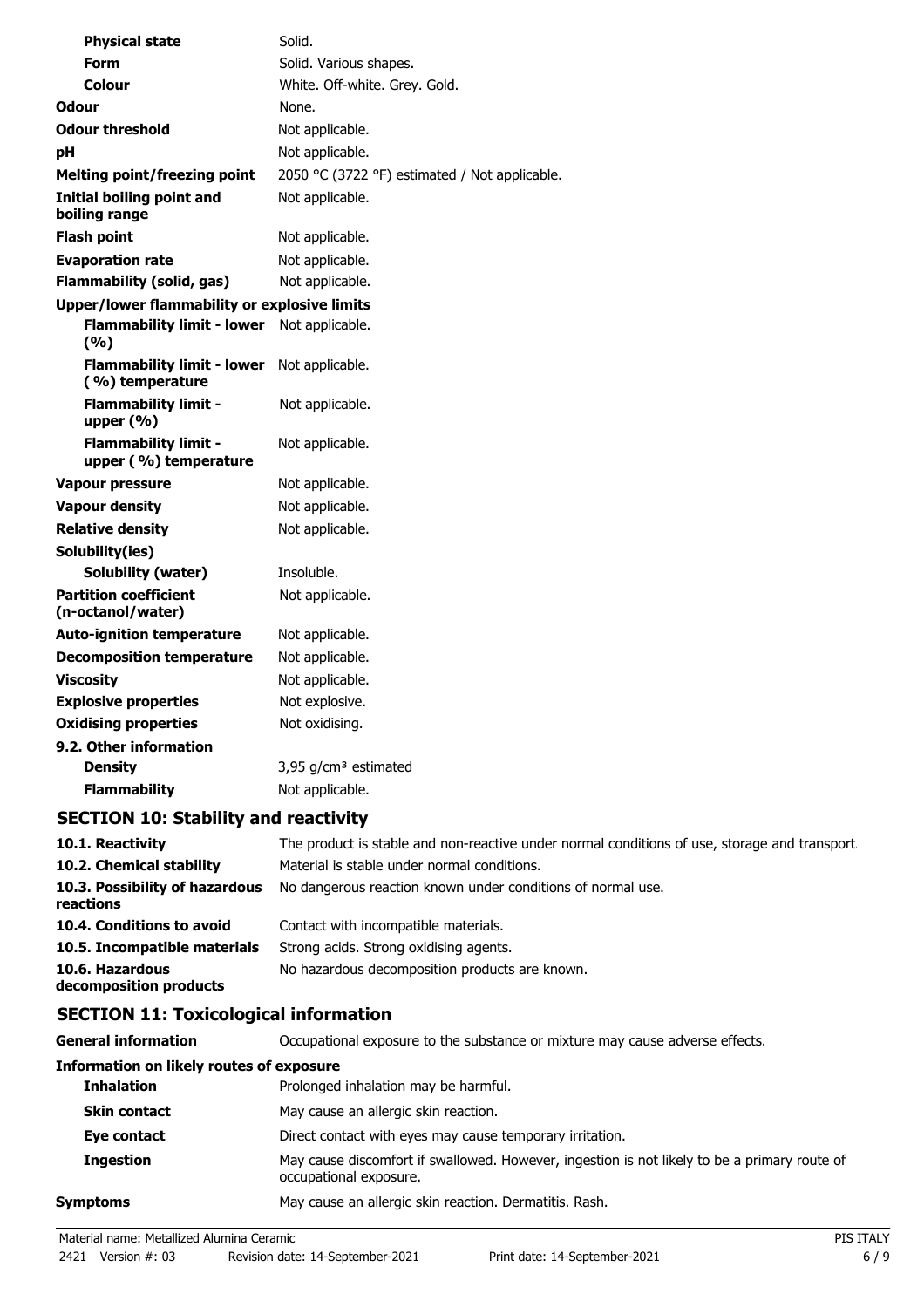#### **11.1. Information on toxicological effects**

| <b>Acute toxicity</b>                                                                  | Not known.                                                                                                                                                                                                                                                                                                                                                                                                                                                                                                                                                                                                                                                                                                                                                                                                                                                                                                                                                                                                                                                                                                                                                                                                                                                                                                                                                                                                                                                                                                                                                                                         |                                                                             |
|----------------------------------------------------------------------------------------|----------------------------------------------------------------------------------------------------------------------------------------------------------------------------------------------------------------------------------------------------------------------------------------------------------------------------------------------------------------------------------------------------------------------------------------------------------------------------------------------------------------------------------------------------------------------------------------------------------------------------------------------------------------------------------------------------------------------------------------------------------------------------------------------------------------------------------------------------------------------------------------------------------------------------------------------------------------------------------------------------------------------------------------------------------------------------------------------------------------------------------------------------------------------------------------------------------------------------------------------------------------------------------------------------------------------------------------------------------------------------------------------------------------------------------------------------------------------------------------------------------------------------------------------------------------------------------------------------|-----------------------------------------------------------------------------|
| <b>Skin corrosion/irritation</b>                                                       |                                                                                                                                                                                                                                                                                                                                                                                                                                                                                                                                                                                                                                                                                                                                                                                                                                                                                                                                                                                                                                                                                                                                                                                                                                                                                                                                                                                                                                                                                                                                                                                                    | Due to partial or complete lack of data the classification is not possible. |
| Serious eye damage/eye<br>irritation                                                   | Direct contact with eyes may cause temporary irritation.                                                                                                                                                                                                                                                                                                                                                                                                                                                                                                                                                                                                                                                                                                                                                                                                                                                                                                                                                                                                                                                                                                                                                                                                                                                                                                                                                                                                                                                                                                                                           |                                                                             |
| <b>Respiratory sensitisation</b>                                                       |                                                                                                                                                                                                                                                                                                                                                                                                                                                                                                                                                                                                                                                                                                                                                                                                                                                                                                                                                                                                                                                                                                                                                                                                                                                                                                                                                                                                                                                                                                                                                                                                    | May cause allergy or asthma symptoms or breathing difficulties if inhaled.  |
| <b>Skin sensitisation</b>                                                              | May cause an allergic skin reaction.                                                                                                                                                                                                                                                                                                                                                                                                                                                                                                                                                                                                                                                                                                                                                                                                                                                                                                                                                                                                                                                                                                                                                                                                                                                                                                                                                                                                                                                                                                                                                               |                                                                             |
| <b>Germ cell mutagenicity</b>                                                          |                                                                                                                                                                                                                                                                                                                                                                                                                                                                                                                                                                                                                                                                                                                                                                                                                                                                                                                                                                                                                                                                                                                                                                                                                                                                                                                                                                                                                                                                                                                                                                                                    | Due to partial or complete lack of data the classification is not possible. |
| Carcinogenicity                                                                        | In 1997, IARC (the International Agency for Research on Cancer) concluded that crystalline silica<br>inhaled from occupational sources can cause lung cancer in humans. However in making the<br>overall evaluation, IARC noted that "carcinogenicity was not detected in all industrial circumstances<br>studied. Carcinogenicity may be dependent on inherent characteristics of the crystalline silica or on<br>external factors affecting its biological activity or distribution of its polymorphs." (IARC<br>Monographs on the evaluation of the carcinogenic risks of chemicals to humans, Silica, silicates<br>dust and organic fibres, 1997, Vol. 68, IARC, Lyon, France.) In June 2003, SCOEL (the EU<br>Scientific Committee on Occupational Exposure Limits) concluded that the main effect in humans<br>of the inhalation of respirable crystalline silica dust is silicosis. "There is sufficient information to<br>conclude that the relative risk of lung cancer is increased in persons with silicosis (and, apparently,<br>not in employees without silicosis exposed to silica dust in quarries and in the ceramic industry).<br>Therefore, preventing the onset of silicosis will also reduce the cancer risk" (SCOEL SUM Doc<br>94-final, June 2003) According to the current state of the art, worker protection against silicosis<br>can be consistently assured by respecting the existing regulatory occupational exposure limits. May<br>cause cancer. Occupational exposure to respirable dust and respirable crystalline silica should be<br>monitored and controlled. |                                                                             |
|                                                                                        | <b>IARC Monographs. Overall Evaluation of Carcinogenicity</b>                                                                                                                                                                                                                                                                                                                                                                                                                                                                                                                                                                                                                                                                                                                                                                                                                                                                                                                                                                                                                                                                                                                                                                                                                                                                                                                                                                                                                                                                                                                                      |                                                                             |
| NICKEL POWDER; [PARTICLE DIAMETER < 1MM]<br>(CAS 7440-02-0)<br>Silica (CAS 14808-60-7) |                                                                                                                                                                                                                                                                                                                                                                                                                                                                                                                                                                                                                                                                                                                                                                                                                                                                                                                                                                                                                                                                                                                                                                                                                                                                                                                                                                                                                                                                                                                                                                                                    | 2B Possibly carcinogenic to humans.<br>1 Carcinogenic to humans.            |
| <b>Reproductive toxicity</b>                                                           | Suspected of damaging fertility or the unborn child.                                                                                                                                                                                                                                                                                                                                                                                                                                                                                                                                                                                                                                                                                                                                                                                                                                                                                                                                                                                                                                                                                                                                                                                                                                                                                                                                                                                                                                                                                                                                               |                                                                             |
| Specific target organ toxicity<br>- single exposure                                    | Not classified.                                                                                                                                                                                                                                                                                                                                                                                                                                                                                                                                                                                                                                                                                                                                                                                                                                                                                                                                                                                                                                                                                                                                                                                                                                                                                                                                                                                                                                                                                                                                                                                    |                                                                             |
| <b>Specific target organ toxicity</b><br>- repeated exposure                           |                                                                                                                                                                                                                                                                                                                                                                                                                                                                                                                                                                                                                                                                                                                                                                                                                                                                                                                                                                                                                                                                                                                                                                                                                                                                                                                                                                                                                                                                                                                                                                                                    | May cause damage to organs through prolonged or repeated exposure.          |

| <b>Aspiration hazard</b>                | Not an aspiration hazard. |
|-----------------------------------------|---------------------------|
| Mixture versus substance<br>information | No information available. |
| <b>Other information</b>                | Not available.            |

# **SECTION 12: Ecological information**

**12.1. Toxicity** Based on available data, the classification criteria are not met for hazardous to the aquatic environment.

| <b>Product</b>                                            |                | <b>Species</b>                                                               | <b>Test Results</b>               |
|-----------------------------------------------------------|----------------|------------------------------------------------------------------------------|-----------------------------------|
| Metallized Alumina Ceramic                                |                |                                                                              |                                   |
| Aquatic                                                   |                |                                                                              |                                   |
| Crustacea                                                 | EC50           | Daphnia                                                                      | 2000 mg/l, 48 hours estimated     |
| <b>Fish</b>                                               | <b>LC50</b>    | Fish                                                                         | 897,9192 mg/l, 96 hours estimated |
| <b>Components</b>                                         |                | <b>Species</b>                                                               | <b>Test Results</b>               |
| NICKEL POWDER; [PARTICLE DIAMETER < 1MM] (CAS 7440-02-0)  |                |                                                                              |                                   |
| <b>Aquatic</b>                                            |                |                                                                              |                                   |
| Acute                                                     |                |                                                                              |                                   |
| <b>Fish</b>                                               | <b>LC50</b>    | Rainbow trout, donaldson trout<br>(Oncorhynchus mykiss)                      | $0.06$ mg/l, 4 days               |
|                                                           |                | * Estimates for product may be based on additional component data not shown. |                                   |
| 12.2. Persistence and<br>degradability                    |                | No data is available on the degradability of this product.                   |                                   |
| 12.3. Bioaccumulative<br>potential                        |                | No data available.                                                           |                                   |
| <b>Partition coefficient</b><br>n-octanol/water (log Kow) | Not available. |                                                                              |                                   |
| Material name: Metallized Alumina Ceramic                 |                |                                                                              | PIS ITALY                         |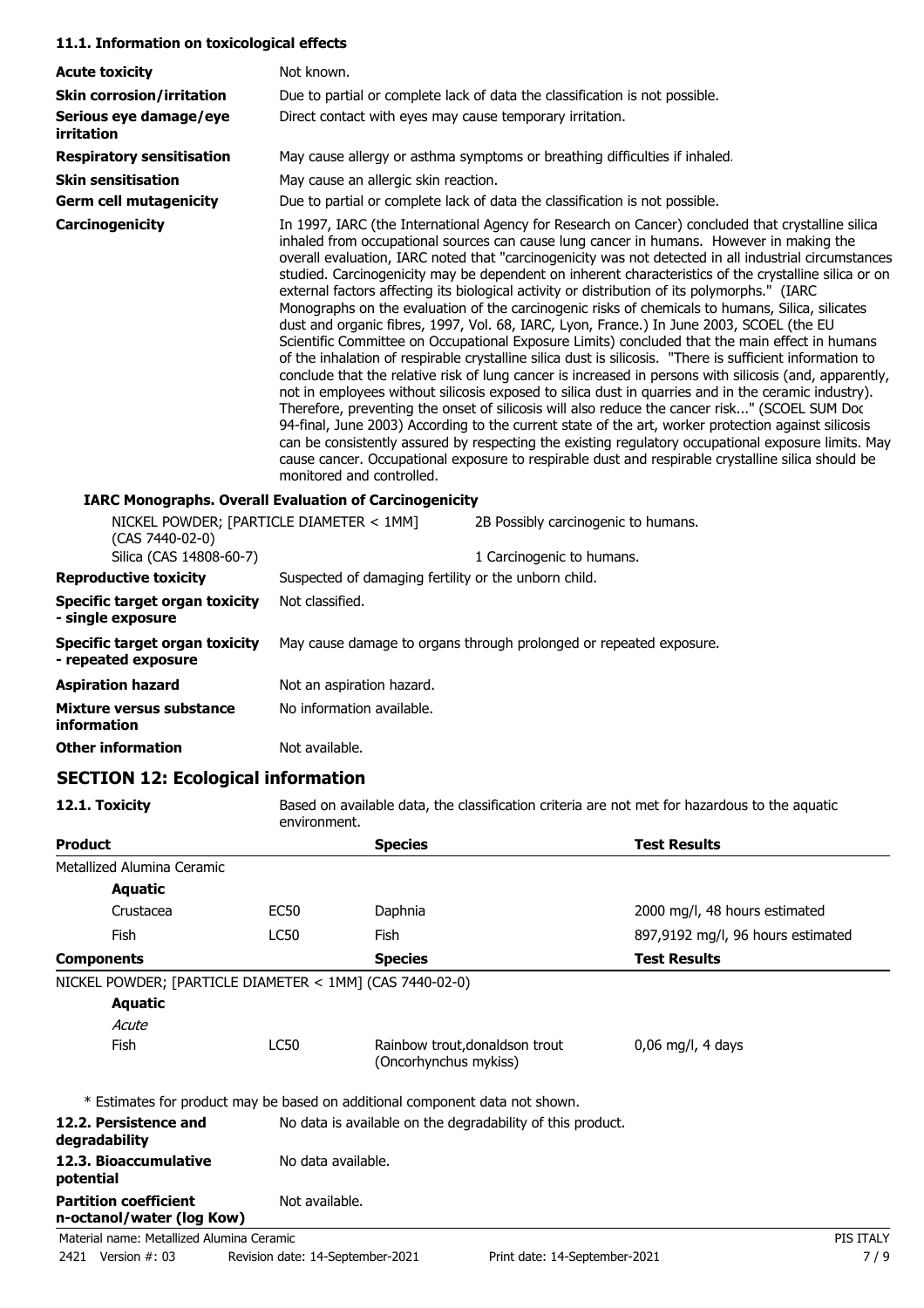| <b>Bioconcentration factor (BCF)</b> Not available. |                                                                                                                                                                                            |
|-----------------------------------------------------|--------------------------------------------------------------------------------------------------------------------------------------------------------------------------------------------|
| 12.4. Mobility in soil                              | No data available.                                                                                                                                                                         |
| 12.5. Results of PBT and<br>vPvB assessment         | Not a PBT or vPvB substance or mixture.                                                                                                                                                    |
| 12.6. Other adverse effects                         | No other adverse environmental effects (e.g. ozone depletion, photochemical ozone creation<br>potential, endocrine disruption, global warming potential) are expected from this component. |

# **SECTION 13: Disposal considerations**

### **13.1. Waste treatment methods**

| <b>Residual waste</b>                  | Dispose of in accordance with local regulations. Empty containers or liners may retain some product<br>residues. This material and its container must be disposed of in a safe manner (see: Disposal<br>instructions). |
|----------------------------------------|------------------------------------------------------------------------------------------------------------------------------------------------------------------------------------------------------------------------|
| <b>Contaminated packaging</b>          | Since emptied containers may retain product residue, follow label warnings even after container is<br>emptied. Empty containers should be taken to an approved waste handling site for recycling or<br>disposal.       |
| <b>EU</b> waste code                   | The Waste code should be assigned in discussion between the user, the producer and the waste<br>disposal company.                                                                                                      |
| <b>Disposal</b><br>methods/information | Collect and reclaim or dispose in sealed containers at licensed waste disposal site. Dispose of<br>contents/container in accordance with local/regional/national/international regulations.                            |
| <b>Special precautions</b>             | Dispose in accordance with all applicable regulations.                                                                                                                                                                 |

# **SECTION 14: Transport information**

#### **ADR**

14.1. - 14.6.: Not regulated as dangerous goods.

**RID**

14.1. - 14.6.: Not regulated as dangerous goods.

### **ADN**

14.1. - 14.6.: Not regulated as dangerous goods.

## **IATA**

14.1. - 14.6.: Not regulated as dangerous goods.

### **IMDG**

14.1. - 14.6.: Not regulated as dangerous goods.

# **SECTION 15: Regulatory information**

**15.1. Safety, health and environmental regulations/legislation specific for the substance or mixture**

### **EU regulations**

**Regulation (EC) No. 1005/2009 on substances that deplete the ozone layer, Annex I and II, as amended** Not listed.

**Regulation (EU) 2019/1021 On persistent organic pollutants (recast), as amended**

Not listed.

**Regulation (EU) No. 649/2012 concerning the export and import of dangerous chemicals, Annex I, Part 1 as amended**

Not listed.

**Regulation (EU) No. 649/2012 concerning the export and import of dangerous chemicals, Annex I, Part 2 as amended**

Not listed.

**Regulation (EU) No. 649/2012 concerning the export and import of dangerous chemicals, Annex I, Part 3 as amended**

Not listed.

**Regulation (EU) No. 649/2012 concerning the export and import of dangerous chemicals, Annex V as amended** Not listed.

**Regulation (EC) No. 166/2006 Annex II Pollutant Release and Transfer Registry, as amended**

Aluminium oxide (CAS 1344-28-1)

NICKEL POWDER; [PARTICLE DIAMETER < 1MM] (CAS 7440-02-0)

### **Regulation (EC) No. 1907/2006, REACH Article 59(10) Candidate List as currently published by ECHA** Not listed.

### **Authorisations**

**Regulation (EC) No. 1907/2006, REACH Annex XIV Substances subject to authorization, as amended** Not listed.

#### **Restrictions on use**